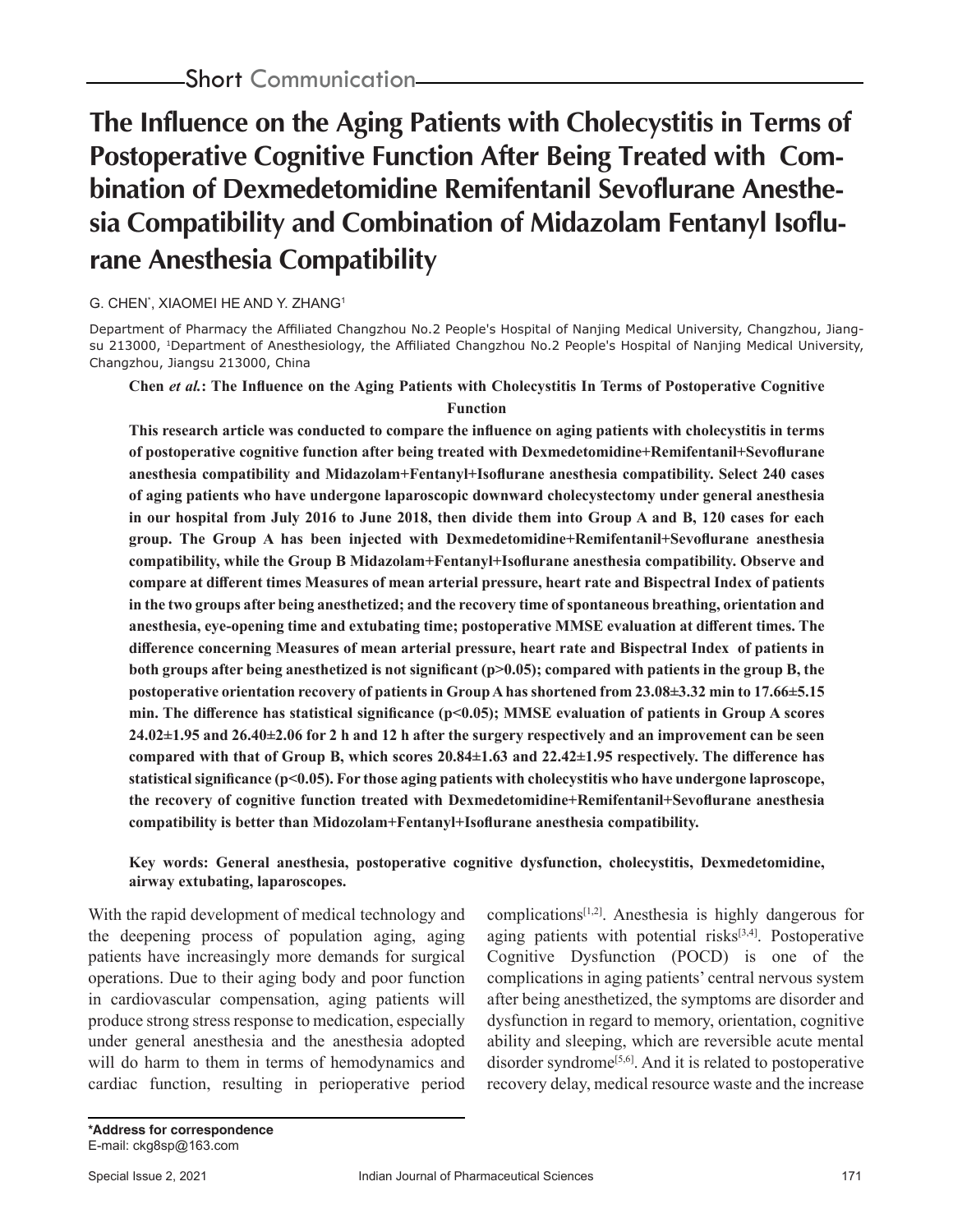of postoperative complications[7]. Therefore, it is of vital importance to find out an anesthetic compatibility method that exerts the least influence on the postoperative cognitive function of aging patients, so as to ensure safe and effective clinical anesthesia and success of the surgery[8,9]. In the research, two types of common anesthesia compatibility methods are observed and analyzed, namely Dexmedetomidine+Remifentanil+Sevoflurane anesthesia compatibility and Midazolam+Fentanyl+Isoflurane anesthesia compatibility and their influence on aging patients with POCD. Besides, the depth of anesthesia has also been evaluated. The report is as follows. Select 240 cases of aging patients as the research objects who have undergone laparoscopic downward cholecystectomy under general anesthesia in our hospital from July 2016 to June 2018, among them 107 male cases and 133 female cases with an average age of 67.94±7.63. The American Society of Anesthesiologists (ASA) classifies levels from I to II. MMSE is adopted to evaluate the cognitive function of aging patients before the surgery, all of whom are excluded cognitive dysfunction (MMSE scores greater than 27). Exclusion standard: organic lesion in central nervous system; anti-depression and sedative medication has been taken a month before the research; those with systemic diseases like high blood pressure and diabetes; those with dysfunction in important organs like heart, liver, kidney, etc. Cases are divided into group A and B by Random Number Table method, 120 cases for each group; both the groups adopt different anesthesia compatibility methods. 48 male cases and 72 female cases with an average age of 66.38±5.84 in group A; 58 male cases and 62 female cases with an average age of  $66.11 \pm 6.2$ in group B. It has no statistical significance when it comes to sex, average age, preoperative MMSE evaluation and surgical time  $(p>0.05)$ . After entering the surgical room, patients will be monitored about indicators such as Electrocardiogram ECG, oxyhemoglobin saturation, blood pressure and Bispectral Index (BIS) and an intravenous pathway will be opened. Mechanical ventilation is adopted to the patients intubated to the ventilator. The parameters setting is as follows: fraction of inspired oxygen 100 %, oxygen flow 2.0 L/min, inspiratory/expiratory ratio 1:2, tidal volume  $6 \sim 10$  ml/kg, respiratory rate  $10 \sim 15$  times/ min. In group A, 0.5 μg/kg Dexmedetomidine is used for anesthesia induction, 1 μg/kg Remifentanil for intravenous injection; 2.0 % $\sim$ 3.0 % Sevoflurane constant inhalation for anesthesia maintenance, 0.05  $\sim$ 0.20 μg/kg/min) Remifentanil constant pump-in. In group B, 2 mg Midazolam and 3 μg/kg Fentanyl for intravenous injection;  $1.0\% \sim 2.0\%$  Isoflurane constant

inhalation and 0.03 μg/kg/min) Fentanyl constant pump-in for anesthesia maintenance. BIS of patients in both groups should be maintained from 40 % to 60 %. Observation for anesthetic safety and effect: before anesthesia induction  $(T_1)$ , during skin incision  $(T_2)$ , after skin incision  $(T_3)$  and when surgery terminates mean arterial pressure (MAP) and BIS of patients in both the groups should be observed and compared; Anesthesia recovery evaluation: recovery time of spontaneous breathing and orientation, eye-opening time and extubation time should be recorded after the surgery; Postoperative cognitive function evaluation: MMSE should be adopted to evaluate the cognitive condition of patients in both groups before anesthesia, 2 h, 12 h and 24 h after the surgery respectively. Statistical Package for the Social Sciences (SPSS) 19.0 software is adopted to analyze the statistics, mean number $\pm$ standard deviation  $(x \pm s)$  is for quantity measurement materials and t for inter-group difference testing; case number and percent  $(\%)$  is for counting materials and  $\chi^2$  for inter-group ratio testing, p<0.05 is of statistical significance. It is found that in  $T_1$ ,  $T_2$ ,  $T_3$ and  $T_4$ , the difference of HR, MAP, and BIS of patients in both groups has no statistical significance  $(p>0.05)$ , Table 1) It is found that the recovery time of orientation in group A is much shorter than that of group B (in both groups p<0.05); the difference concerning the recovery time of spontaneous breathing, eye-opening time and extubating time for patients in both groups has no statistical significance ( $p$  $>$ 0.05, Table 2) It is found that 2 h and 12 h after the surgery, MMSE of group A scores higher than that of group B. The difference is of statistical significance ( $p<0.05$ , Table 3). With the population aging in China, aging patients have an everincreasing demand for surgery and anesthesia. As POCD in aging patients has been a clinical hotspot in recent years, proper anesthesia compatibility method can not only guarantee the anesthetic safety and curative effect for patients but also improve the condition for those with POCD. Aging people are vulnerable groups to POCD and the occurrence of POCD affects the recovery of surgical diseases, increase the rate of postoperative complications and treatment expense by protracting hospitalization time, which will all together exert a negative influence on the life quality of patients<sup>[10,11]</sup>. In the research, the anesthesia effect is compared between Dexmedetomidine+Remifentanil+Sevoflurane and Midazolam+Fentanyl+Isoflurane on aging patients. The two types of anesthesia are common for clinical practices. MAP and HR are the reliable indicators to reflect the  $(T<sub>4</sub>)$ , indicators such as heart rate (HR), Measures of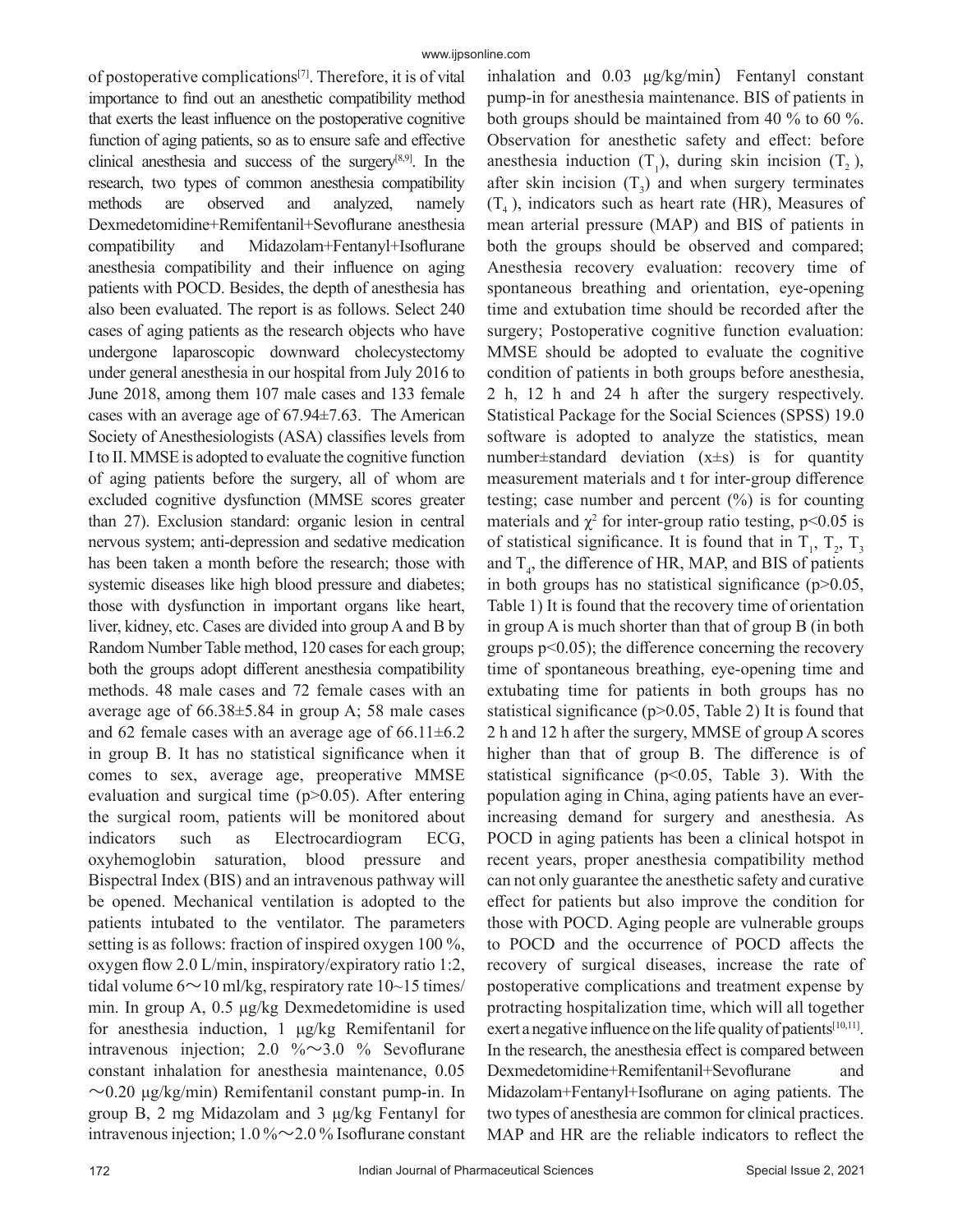hemodynamic of patients under anesthesia. After being anesthetized, MAP and HR of patients in both groups have no obvious difference, indicating that the two types of anesthesia compatibility methods have almost the same influence on patients' hemodynamics; BIS, as one of the effective indicators to reflect the depth of anesthesia, reflects the condition of the cerebral cortex. It is found that patients adopted with the abovementioned two types of anesthesia compatibility methods have no statistical significance in terms of BIS at different times, which shows almost the same effect. Dexmedetomidine+Remifentanil+Sevoflurane are superior to Midazolam+Fentanyl+Isoflurane in regard to orientation recovery and cognitive dysfunction recovery in the early period of post operation. Dexmedetomidine is a new type and highly effective  $\alpha$ 2 epinephrine receptor stimulant, which owns a high selectivity for the  $\alpha$ 2 receptor. It inhibits the release of presynaptic membrane norepinephrine to inhibit sympathetic nerve activity, thus producing analgesic and sedative effect. It also slightly inhibits respiration so that the dose of other anesthetics can be reduced $[12]$ . When compatible with anesthetics like Remifentanil and Propofol, Dexmedetomidine serves to reduce the total dose of the above mentioned anesthetics so as to lower the risk of other anesthetics in inducing POCD<sup>[13]</sup>. It is showed in the clinical research that if Dexmedetomidine is adopted in heart surgery, the incident rate of postoperative amnesia will be lowered remarkably from 50 % to about 8  $\frac{6}{14}$ . Similar to Fentanyl, Remifentanil is also opioid, but the two are different from each other in the respect of metabolic pathways and pharmacological activity $[13]$ . Remifentanil shortens the time of metabolism in aging patients owing to its features, thus lowering the interference to cognitive ability to the minimum. It is also showed in the clinical research that those adopted with Fentanyl and Remifentanil recover faster than those with Fentanyl in terms of cognitive function<sup>[15]</sup>. Due to the decreasing function of important organs like liver and kidney for aging patients, Remifentanil, thanks to its rapid metabolic features free from the influence of liver and kidney, enjoys an advantage for the recovery of postoperative cognitive function to aging patients. Sevoflurane and Isoflurane are medication of the same kind with a similar mechanism of action<sup>[16]</sup>. Compared with Isoflurane, Sevoflurane can increase local cerebral blood flow, improve cerebral blood flow speed, adjust intracranial pressure, lower the sensitivity of the brain to carbon dioxide and act as protection for cerebral ischemia-reperfusion injury, so as to promote the postoperative recovery of functional nerve cells. Under the circumstance where the depth and recovery of anesthesia are more or less the same, Sevoflurane can better protect the cognitive function of aging patients under general anesthesia than Isoflurane in the early period of post operation. Above all, among those aging patients who have undergone laparoscopic treatment, when it comes to the recovery of post operative cognitive function, Dexmedetomidine+Remifentanil+Sevoflurane anesthesia compatibility, which is trustworthy to be popularized for clinical practices, yields better anesthetic effect than Midazolam+Fentanyl+Isoflurane anesthesia compatibility.

#### **Conflict of interests:**

The authors declared no conflicts of interest.

| Group   | HR (times/min)      |                     |                     |                            | MAP (mmHg)           |                     |                      | <b>BIS (%)</b>      |                    |                    |                    |                |
|---------|---------------------|---------------------|---------------------|----------------------------|----------------------|---------------------|----------------------|---------------------|--------------------|--------------------|--------------------|----------------|
| Group A |                     |                     |                     | T4                         |                      | $\mathsf{L}_{2}$    |                      |                     |                    |                    |                    |                |
|         | 32                  | 32                  | 32                  | 32                         | 32                   | 32                  | 32                   | 32                  | 32                 | 32                 | 32                 | 32             |
| Group B | $73.31 \pm$<br>6.19 | $61.21 \pm$<br>5.01 | $78.50+$<br>6.61    | $88.12+$<br>2.50           | $106+$<br>9.60       | $77.43 \pm$<br>12.3 | $113.11 \pm$<br>12.4 | $98.16 \pm$<br>7.5  | $93.61 \pm$<br>1.4 | $53.72 \pm$<br>6.9 | $59.58 +$<br>4.8   | $87.58+$<br>10 |
|         | $74.26 \pm$<br>8.25 | $59.63+$<br>5.89    | $76.49 \pm$<br>5.65 | 86.69 <sub>±</sub><br>4.77 | $107.14 \pm$<br>7.88 | $75.75+$<br>9.2     | $109.36 \pm$<br>9.1  | $100.03 \pm$<br>6.4 | $94.30 \pm$<br>1.3 | $55.59 \pm$<br>5.1 | $57.16 \pm$<br>5.9 | $89.25+$       |

#### **TABLE 1: HR, MAP AND BIS CONDITION OF AGING PATIENTS WITH CHOLECYSTITIS TREATED WITH TWO TYPES OF ANESTHESIA COMPATIBILITY METHODS RESPECTIVELY (n=120)**